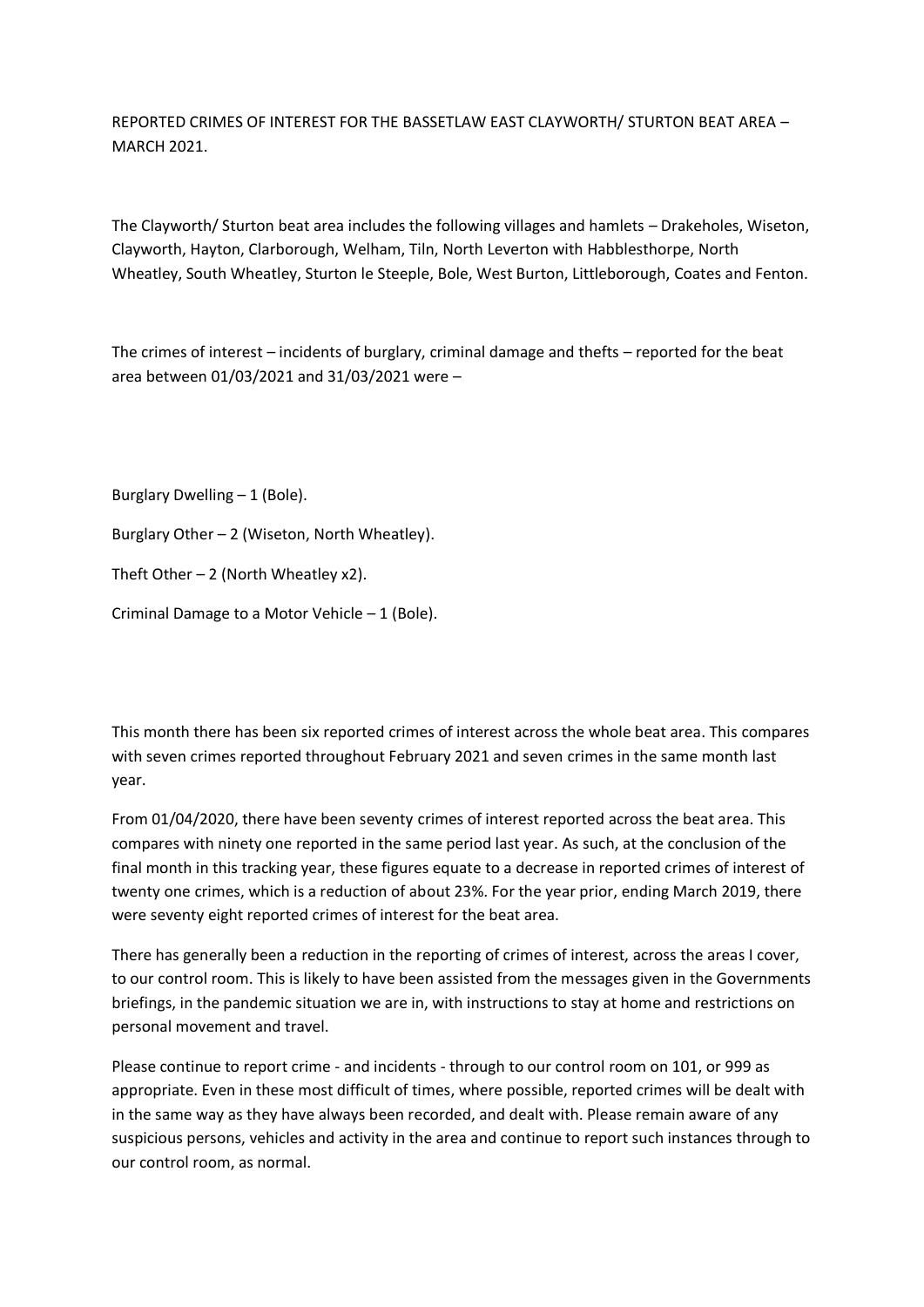It is just over a year now since Nottinghamshire Police started using a new system for recording incidents. As from February 2020, the Police report has included anti-social behaviour incidents only, negating other incident types from this category, such as hoax calls to the emergency services, found/ abandoned vehicles and wildlife/ animal issues. These figures have, therefore, started to decrease but are more accurate in relation to actual anti-social behaviour incidents on the area. This month there have been two reported incidents of anti-social behaviour across the whole beat area. This compares with eight reported incidents for February 2021 and two reported for the same month in 2020.

There was a recent invitation from Nottinghamshire's Deputy Police and Crime Commissioner, for community member dog owners to complete an anonymous online survey form, to allow the force to have a better understanding of public views on dog, and pet, theft. This survey comes after a spate of high profile incidents nationally leading experts to believe criminals are exploiting the huge hike in prices and demand for puppies during the Coronavirus lockdown.

Shortly after the survey was launched, Nottinghamshire Police announced that it had appointed a Chief Inspector as the lead to tackle stolen pet crimes in what it believes is the first move of its kind in the country. It is estimated dog thefts have risen by 250% nationwide following increased demand during the pandemic. The force has said there had been "growing alarm" among dog owners over the problem. Following the appointment the force said that it will demand tougher sentences for offenders.

The Police continue to receive calls from farmers, landowners and members of the public in relation to vehicles, and their occupants, being involved in wildlife crime. These calls are encouraged. A few years ago, now, Operation Bifocal was introduced by Nottinghamshire Police to target this type of activity and behaviour. Whilst committing these wildlife crimes, offenders have been causing damage, also, to farmers and landowners fields, crops and perimeter gates and hedging.

At this time of the year, there is always an increase in the number of uninvited callers to residents' properties. Usually these calls are in relation to having work completed at the property, usually on the outside, or in the garden areas. This last month there have been incidents reported of persons selling door to door also. The control room have received calls in relation to this activity, too. Please continue to make these calls so that those individuals can be identified, together with the reason for their activity.

The Trading Standards department advise local residents to search the [www.checkatrade.com](about:blank) website for reputable tradespersons, and to always get three quotes prior to allowing work to commence. The Trading Standards team continually review this site and vet those companies which are registered.

Any queries or concerns around work carried out and/ or workers concerned should be firstly addressed to Consumer Direct.

There are, however, some tradesmen who travel the country attempting to exploit the vulnerability, and generosity, of some of our local residents.

These persons will attempt to negotiate a cost as soon as possible for work to be completed. They might also try to eliminate the period that a prospective customer has, legally, to change their mind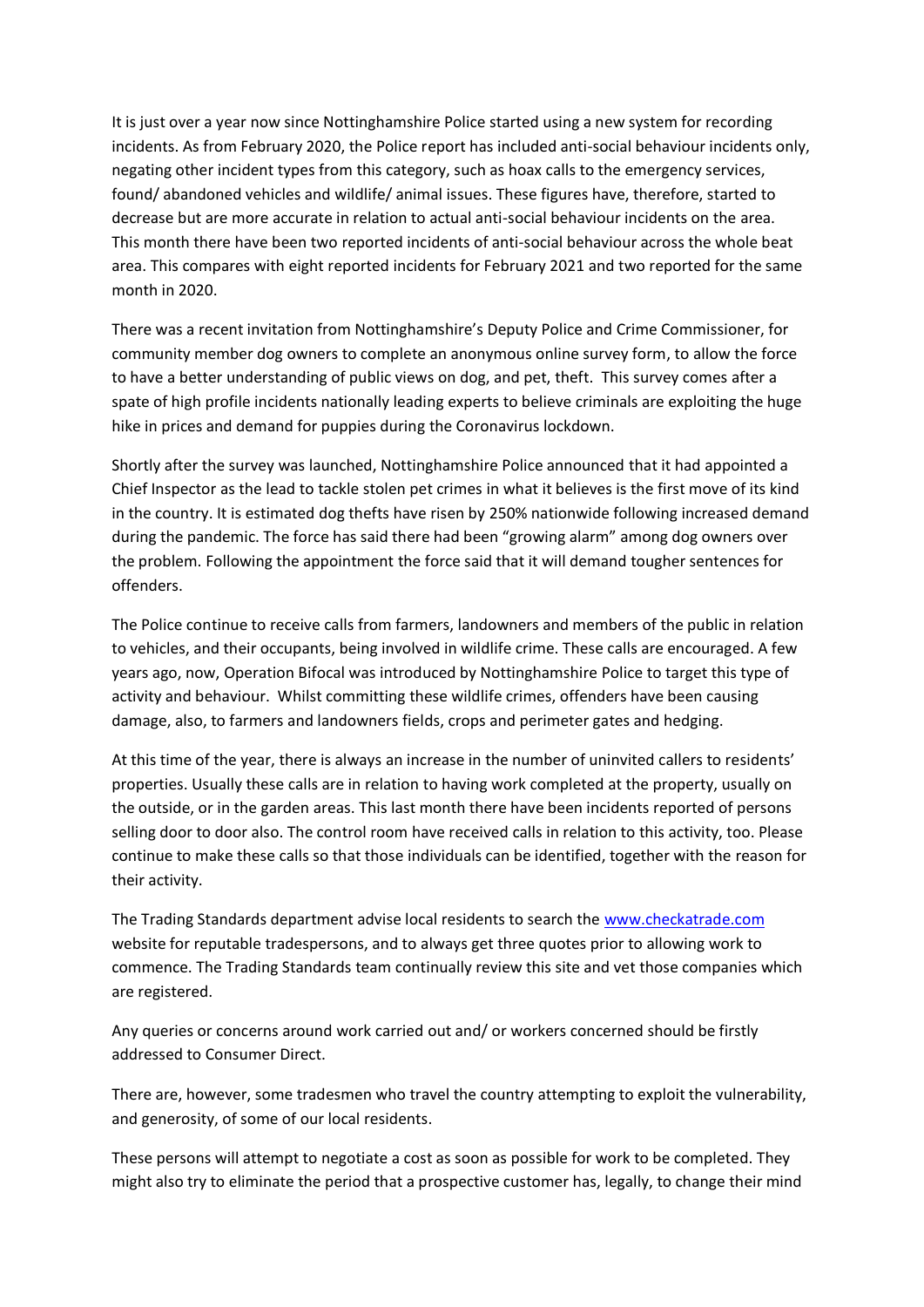in having work competed. This can easily be done by covering up that part of the contract document and getting the customer to sign which, in effect, overrides that part of the agreement.

Over the last few years the trading standards department have shown an interest in a number of tradesmen where contract irregularities have been identified.

Trading Standards said it would never recommend employing a trader based on a cold call. They also suggest –

**Don't be lured in by the promise of discounts, one day only offers and this deal is only available now.**

**Don't believe the scare stories a seller may tell you – they are rarely true.**

**Don't believe genuine companies have lots of left over products or cancelled orders.**

## **Don't leave large sums of money at home.**

As ever, the beat team will keep an eye out to look after you and your homes. The team would like to hear from any community members who would like some crime prevention advice, or even just a reassurance visit.

My contact number is 07525 226838 and my E mail address is [david.airey@nottinghamshire.pnn.police.uk](about:blank) PC 2895 James Pickersgill is the new beat manager for the area. He has a contact number of 07525 226479 and an E mail address of [james.pickersgill@nottinghamshire.pnn.police.uk](about:blank)

**Please do not use these telephone numbers to report incidents and/ or crimes. Works numbers should only be used for non-urgent matters – including seeking advice and/ or information.**

**I continue to receive calls on my works phone from residents wising to report incidents and crimes. In many cases these calls are received when I am on rest days or annual leave and have not got my works phone to hand. Residents must be comfortable in reporting these occurrences to our control room on 101 in order to receive the best, and real time, service from those officers who are on duty.**

**When ringing 101 the first item which is asked is which Police force you require. This is because 101 is the non-urgent number for all Police forces throughout the country and the signal is picked up from where you are ringing from. In rural East Bassetlaw many parishes are located close to county boundaries, hence the first question. Then, you are asked if you know the person or extension number of the department you require. At this stage, just hold the line. After this, there are a number of options available. For reporting an incident or crime the option is option 7.**

Again, thanks, as always, for your help, interest and support, it is very much appreciated. Take care and best regards.